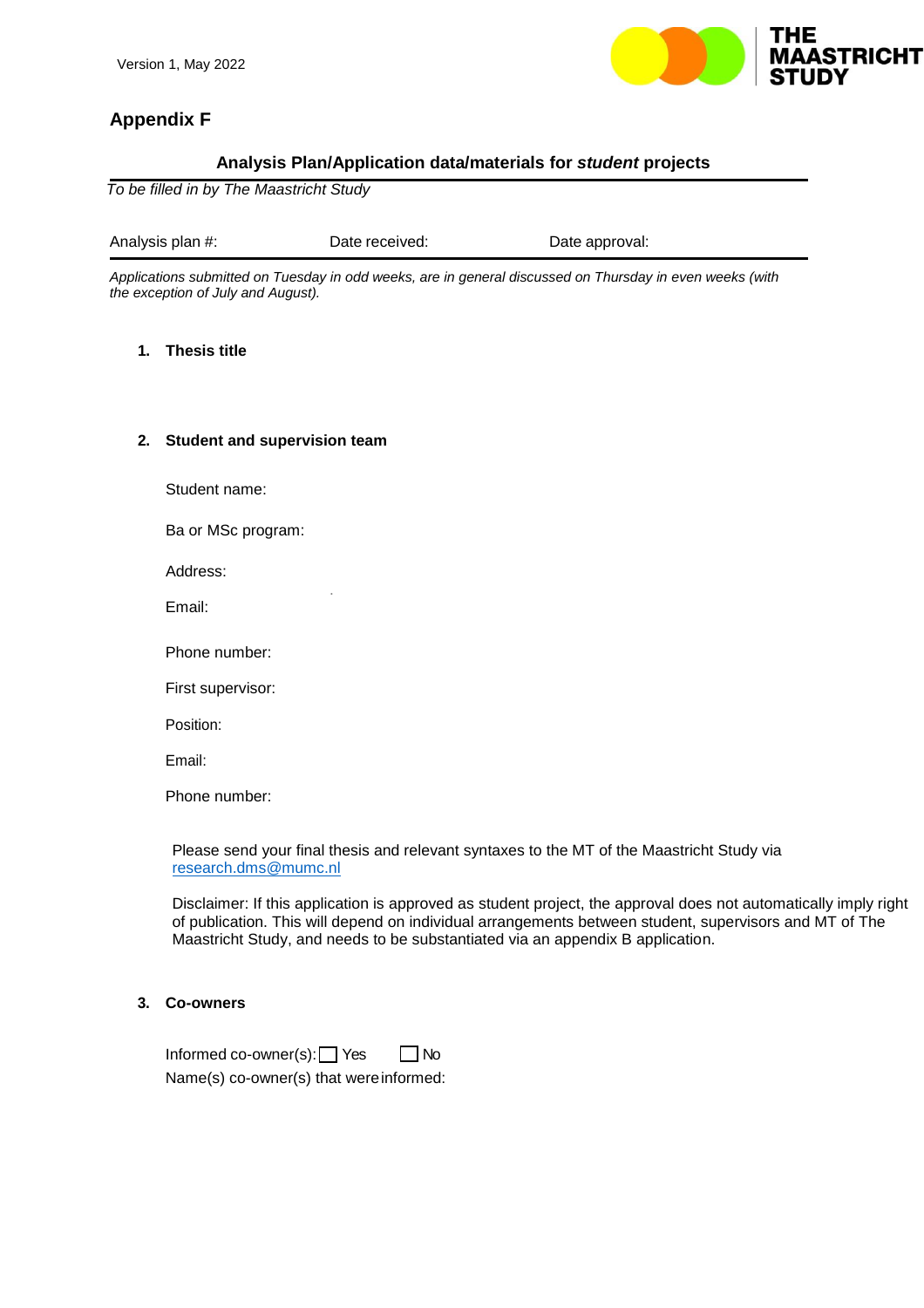

## **4. Research questions and hypotheses**

## **5. Background**

Background and rationale for addressing the research questions and hypotheses.

#### **6. Design and sample**

Study design and main in- and exclusion criteria of the study sample, e.g. cross-sectional study in participants with type 2 diabetes.

#### **7. Variables**

All requested variables should be listed in the Table. Please copy – paste the exact variable names from the online data dictionary of The Maastricht Study (https://demaastrichtstudie.app/data-dictionary\*). The system is Capital sensitive.

\* Please note that with respect to the GDPR, information about co-owners cannot be found in this data dictionary. In time, the data dictionary will be coupled to a new data request application system. As soon as this coupling is a fact, co-owners will be informed automatically after a data request has been submitted to the Maastricht Study. Until then, information on co-owners can still be found in the Maastricht Study data dictionary which is available via Disqover: https://disqover.datahubmaastricht.nl/login (access restricted to UM and MUMC accounts only).

| <b>Variable Name</b>       | <b>General Description</b> | "Co-owner(s)" |
|----------------------------|----------------------------|---------------|
|                            |                            |               |
| <b>Main independent</b>    |                            |               |
| variable(s)                |                            |               |
|                            |                            |               |
|                            |                            |               |
|                            |                            |               |
| <b>Outcome variable(s)</b> |                            |               |
|                            |                            |               |
|                            |                            |               |
|                            |                            |               |
| <b>Confounders</b>         |                            |               |
|                            |                            |               |
|                            |                            |               |
|                            |                            |               |
|                            |                            |               |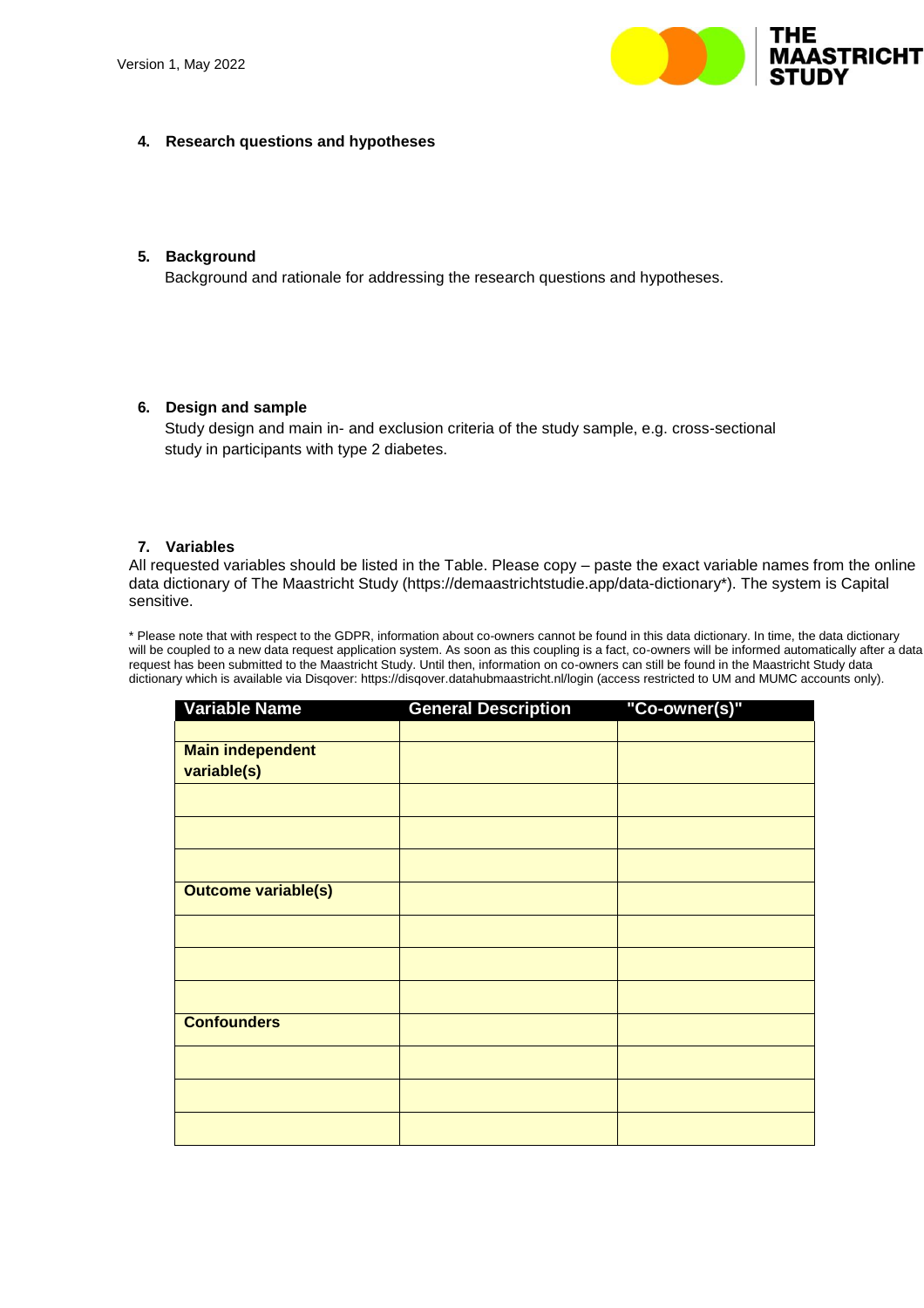

# **8. Statistical analyses**

Concisely describe the statistical analyses. This should include: 1. Statistical testing; 2. Model structure;

3. Sensitivity analyses; and 4. Interaction and stratified analyses.

If applicable, a clear distinction should be made between confounders, interactions and mediators (for statistical advice See Attachment1).

## **9. Mock Tables**

Include mock-up of key tables.

## **10. Timeline**

A timeline for completion and submission of the thesis.

## **11. Compensation (only for traineeships > 15 weeks)**

Compensation for the use of the DMS data can be made via participation in data collection or data cleaning tasks. Please discuss this with your supervisor and dr. Carla van der Kallen, coordinator of the Maastricht Study Research Center, c.vanderkallen@maastrichtuniversity.nl.

# **12. Agreement for the of data and/or materials of the Maastricht Study**

This agreement is for the analysis plan entitled:

The participating researchers are:

I certify that I am aware of the rules described in 'Procedure Data/Materials - The Maastricht Study' which include:

- The data/materials should be treated confidentially
- The data/materials may not be shared with others who are not included in this project
- I agree with the "Maastricht Study Data License Agreement" as stated in Appendix D (see below)
- The approval is valid for 1 year: After a year a written progress report (e.g. the thesis) or request for extension should be submitted at research.dms@mumc.nl.

Date

Student name and signature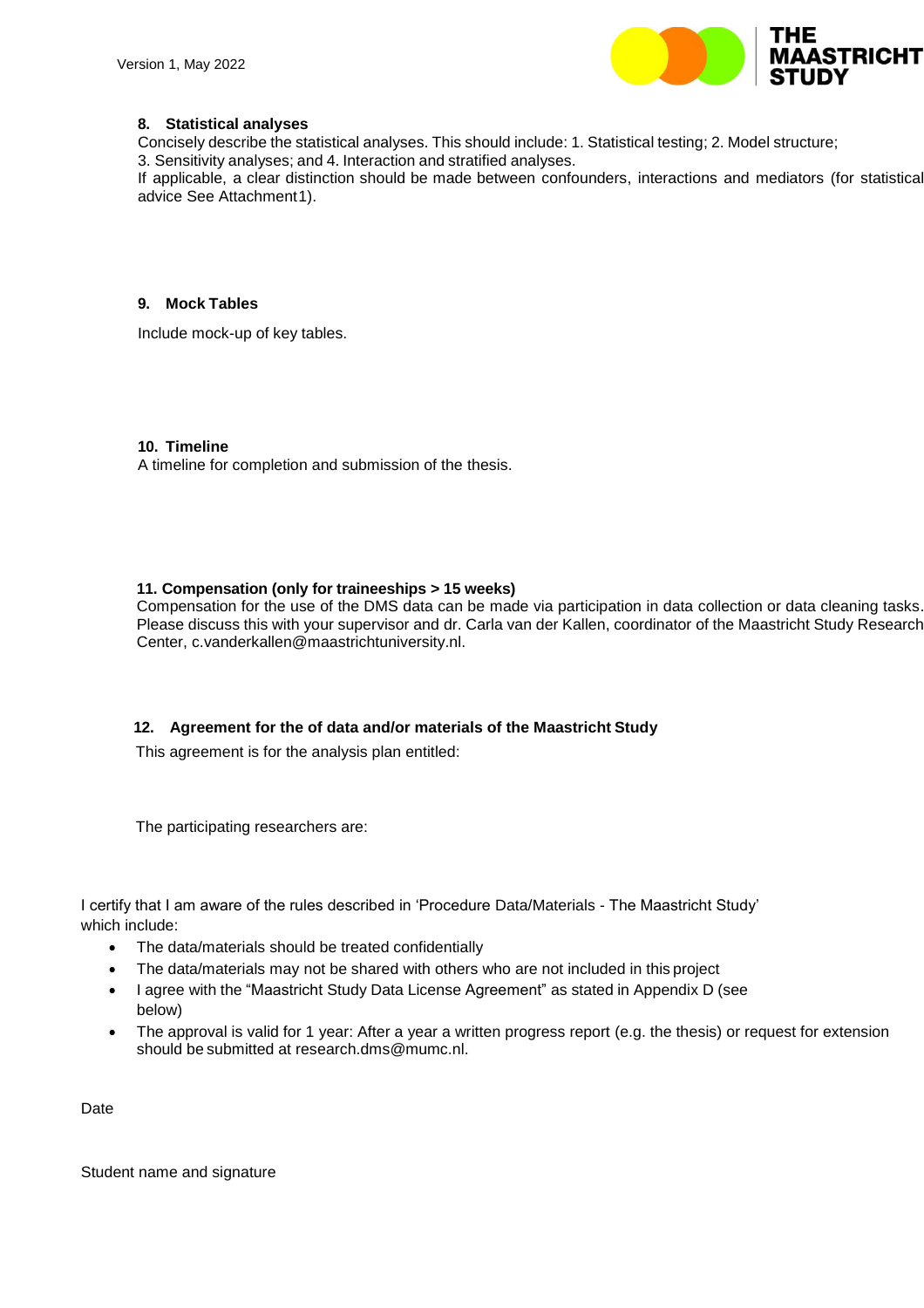

# **Appendix D**

# **Maastricht Study Data License Agreement**

This end-user License Agreement is a legal agreement between (fill in institution name and address) . **Click here to enter text** legally represented by **Click here to enter text** (fill in name).

The "Licensee"

and

Maastricht University/University Hospital Maastricht, The Maastricht Study, legally represented by The Maastricht Study Management Team, the "Licensor"

- 1. By signing this License agreement, or by accessing, storing, copying, processing or otherwise using the data from The Maastricht Study "the Data", the Licensee agrees to be bound by the terms of this License Agreement.
- 2. The Data will be provided to Licensor by means of delivery of a data carrier. The data carrier and the Data contained therein remains the property of the Licensor. Licensee acknowledges and agrees that Licensor holds all right, title and interest in and to the Data and the intellectual property rights or related rights therein. Licensee agrees that the intellectual property rights or related rights of Licensor are not transferred, assigned or affected in any way as a result of this License Agreement.
- 3. This License grants the Licensee a nonexclusive, nontransferable, no-cost, royalty free right for limited duration to use the Data solely for internal, non-commercial, non-clinical, academic research purposes only. The Licensee is authorized to store the Data on a single laptop, personal computer, tablet or

workstation ("Computers") The Data may not be stored so that it is accessible to multiple users over an intranet.

- 4. The Licensor makes clear that no condition is made or to be implied, nor is any warranty given or to be implied, as to the accuracy of the Data, or that it will be suitable for any particular purpose or for use under any specific conditions. Furthermore, the Licensor disclaims all responsibility for the use which is made of the Data.
- 5. The Licensee agrees to indemnify the Licensor and hold the Licensor harmless from and against any and all claims, damages and liabilities asserted by third parties (including claims for negligence) which arise directly or indirectly from the use of the Data by Licensee.
- 6. Unless expressly stipulated in this License Agreement, no part of the Data may be reproduced, published, disseminated, modified, transmitted or transferred in any form or by any means, electronic or in print, without the express permission of the Licensor. The Licensee may be held legally responsible for any copyright infringement that is caused or encouraged by the failure to abide by these terms and conditions.
- 7. Licensee is not permitted under this License to use the Data commercially. Use for which any financial return or other consideration is received shall be defined as commercial use.
- 8. This License Agreement becomes effective on the final date of signature of this License agreement, or at the moment the Licensee first accesses, stores, copies, processes or otherwise uses the Data, whichever comes first, and is entered for a period of 12 months. Licensor may terminate this License Agreement for any reason with thirty (30) days prior written notice. Without prejudice to any other rights, Licensor may terminate this License Agreement with immediate effect if Licensee fails to comply with the terms and conditions of this License Agreement.
- 9. In case of termination of this License Agreement, the Licensee must return the original data carrier to Licensor and destroy all copies of the Data immediately.
- 10. This License Agreement is governed by Dutch law. Any dispute shall bebrought exclusively before the competent courts of Maastricht, the Netherlands.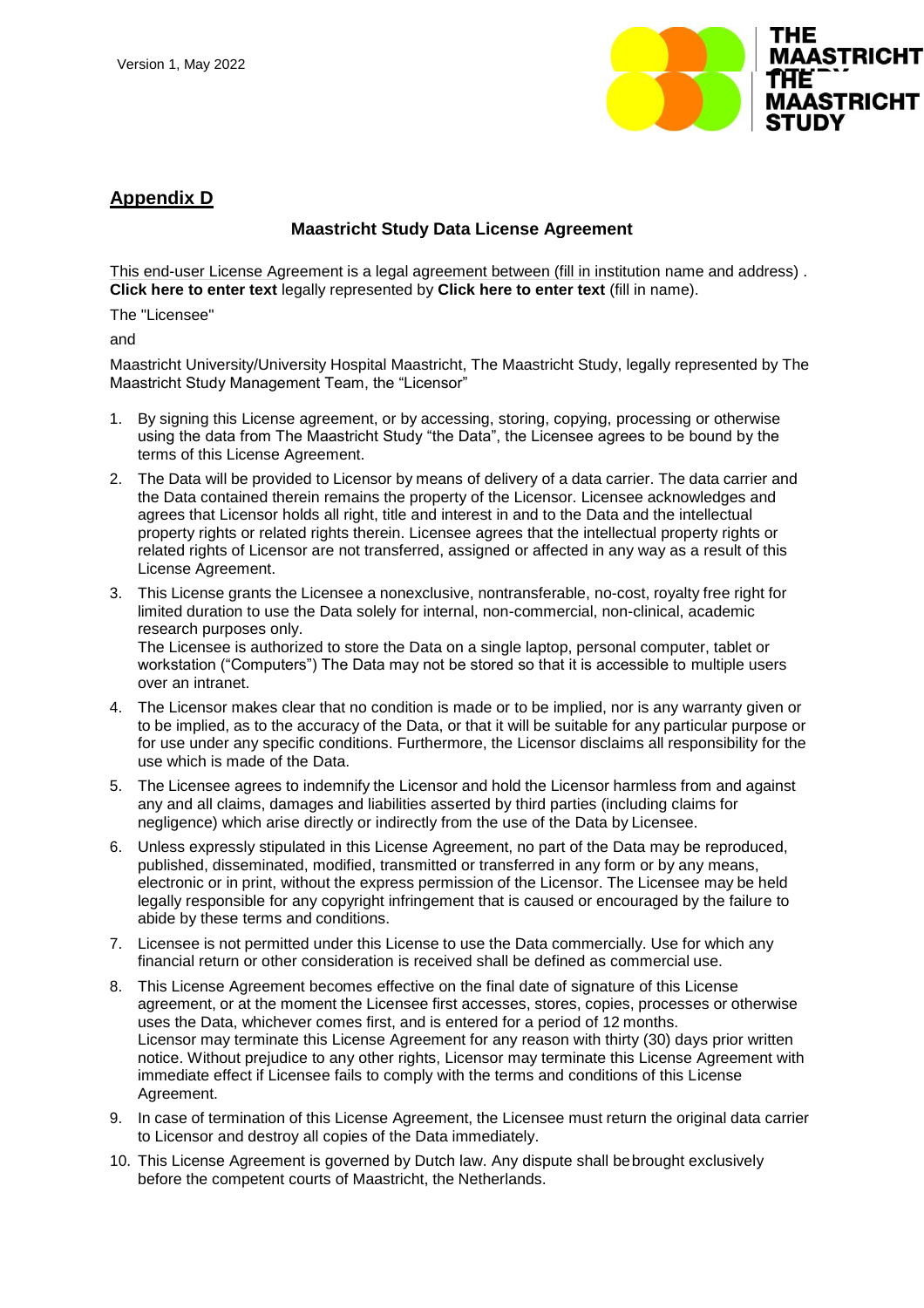

# **Attachment 1**

# **Statistical and methodological advice – The Maastricht Study**

#### *Version 1.0 (25-11-2019)*

The aim of this document is to provide the researcher some guidance in regression modeling, confounder selection and statistics as usually performed in The Maastricht Study. Generally speaking, this document is intended as a guideline, not as a mandatory protocol. Deviations are possible, as every research analysis plan differs.

## **1. Model structure**

#### Advice: structure the statistical models as shown below

It is important to explicitly describe the model structure in the statistical analysis plan. Beforehand, define on what model the conclusion will be based (advice: the fully adjusted model). This prevents biased reporting of results. The advised standard model structure is as follows:

- Model 1: crude;
- Model 2: as model 1 with additional adjustment for age, sex, type 2 diabetes status\*;
- Model 3: as model 2 with additional adjustment for other confounders (e.g. lifestyle).

\*If no other glycaemia-related covariates are included in the models (e.g. glucose metabolism status, HbA<sub>1c</sub>), adjustment for type 2 diabetes status is required due to the study design which is characterized by an alternative recruitment approach for individuals with type 2 diabetes.

Researchers may choose to perform a 'complete case analysis' or 'available case analysis'. A 'complete case analysis' (i.e. the participants with any missing data are excluded in all models) has the advantage of making the comparison of consecutive regression models clearer. However, this analysis excludes more participants in earlier models, which may introduce selection bias in earlier models (i.e. the values may not be missing completely at random). When an 'available case analysis' is performed, the consecutive models will often have different sample sizes, as the number of missing values is usually higher in models with more covariates. As a consequence, differences in regression coefficients between models may be attributable to the inclusion of additional covariates (i.e. less confounding), the sample size differences (i.e greater selection bias), or both. In any case, the number of participants in the final model should be the same for both methods. Accordingly, it is important to always investigate selection bias by comparing the in- and excluded individuals (see 5. Exclusion of participants).

# **2. Confounders**

#### **a. The selection of confounders**

#### Advice: select confounders based on literature and logical reasoning

The selection of confounders is an important process that should be well thought-out. It should be based on literature and logical reasoning. We strongly discourage univariate testing as a method to select confounders (except for exploratory analyses). Researchers should preferably not adjust for mediators, ascending/descending proxies and descendants of the outcome, since this could introduce overadjustment bias. We advise to explore the effect of such variables as part of an additional analysis (see 3b. Sensitivity analyses). For more on overadjustment bias see: https:/[/www.ncbi.nlm.nih.gov/pmc/articles/PMC2744485/](http://www.ncbi.nlm.nih.gov/pmc/articles/PMC2744485/)

#### **b. Strongly advised confounders**

Advice: always adjust for age, sex, and type 2 diabetes status; strongly consider diet, physical activity, smoking, alcohol use, and educational level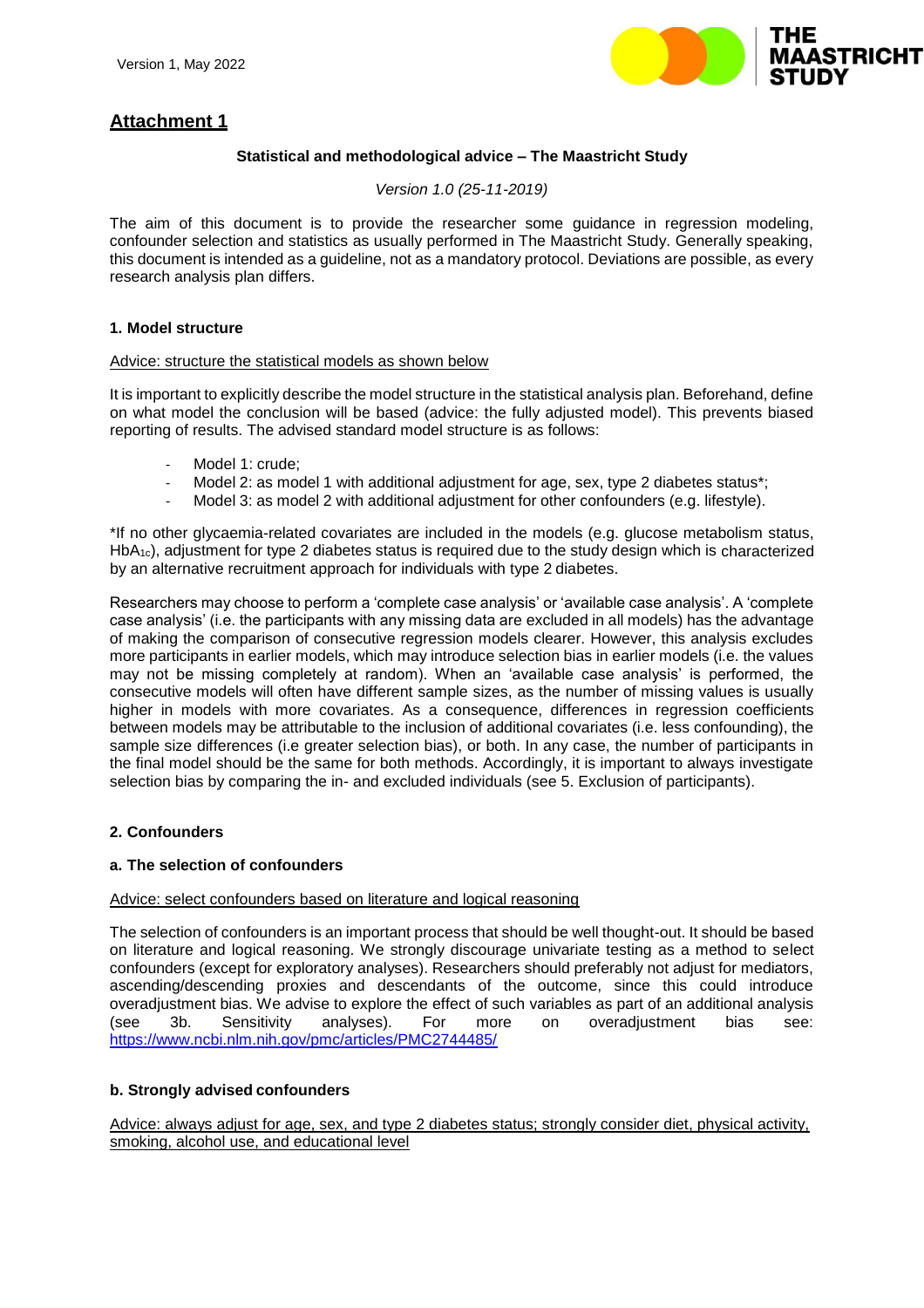

We strongly advise that certain variables are added as confounders, either due to study design (see 1. Model structure) or their relevance. These include:

- Age and sex (relevance; mandatory).
- Type 2 diabetes status (by study design; mandatory if no other glycaemia-related confounder is included).
- Diet, physical activity, smoking status, alcohol use (relevance; encouraged).
- Educational level as proxy of socioeconomic status (relevance; encouraged).

## **c. Mandatory confounder pairs**

Advice: when blood pressure and/or lipid profile are covariates, researchers should also adjust for relevant medication use

When the association is adjusted for certain confounders, we strongly advise that variables that strongly influence the aforementioned confounder are included in the model. This is the case for:

- Blood pressure variables (e.g. office systolic blood pressure, mean arterial pressure); adjust for blood pressure-lowering medication (yes/no).
- Lipid variables (e.g. LDL cholesterol, TC/HDL cholesterol ratio); adjust for lipid-modifying medication (yes/no).

#### **d. Confounder preference**

#### Advice: when choosing between similar confounders, the choice is preferably based on literature

It is generally up to the individual researcher to choose between similar covariates (e.g. body mass index versus waist circumference). In their decision, researchers should consider the clinimetric properties of the measurements and the number of missing participants. In case of physical activity, for example, the activity monitor (ActivPAL), although arguably preferable, has more missing values than the CHAMPS questionnaire. Some suggestions:

- Educational level (as proxy of socioeconomic status).
- Lipids: TC/HDL cholesterol ratio (additional adjustment for triglycerides unnecessary).
- CHAMPS questionnaire or activity monitor (latter has more missing data).
- Smoking status (never, former, current) and not pack years.
- MINI depression and not PHQ-9 (former is gold standard, latter has more missing data).
- Dutch Healthy Eating Index (not Mediterranean Diet Score).

#### **3. Additional analyses**

#### **a. Stratified analyses: testing for interaction**

#### Advice: test for interaction with sex and diabetes status (or glucose metabolism status)

We strongly advise that certain interactions are investigated, either due to their relevance or for study design-related reasons. These include:

- Sex: strongly encouraged (based on international consensus).
- Type 2 diabetes status: strongly encouraged (by design); OR glucose metabolism status: encouraged (as part of an biologically plausible exploratory analysis).
- Other: not unless there is a specific hypothesis (or a plausible mechanism). This should be described in the research proposal.

To study this, add an interaction term (e.g. LDL cholesterol\*sex) and examine the P-value in the fully adjusted model (which is least contaminated by confounding). Interaction terms for ordinal/nominal variables should be added as dummy variables (e.g. as LDL\*prediabetes and LDL\*type 2 diabetes; not LDL\*glucose metabolism status).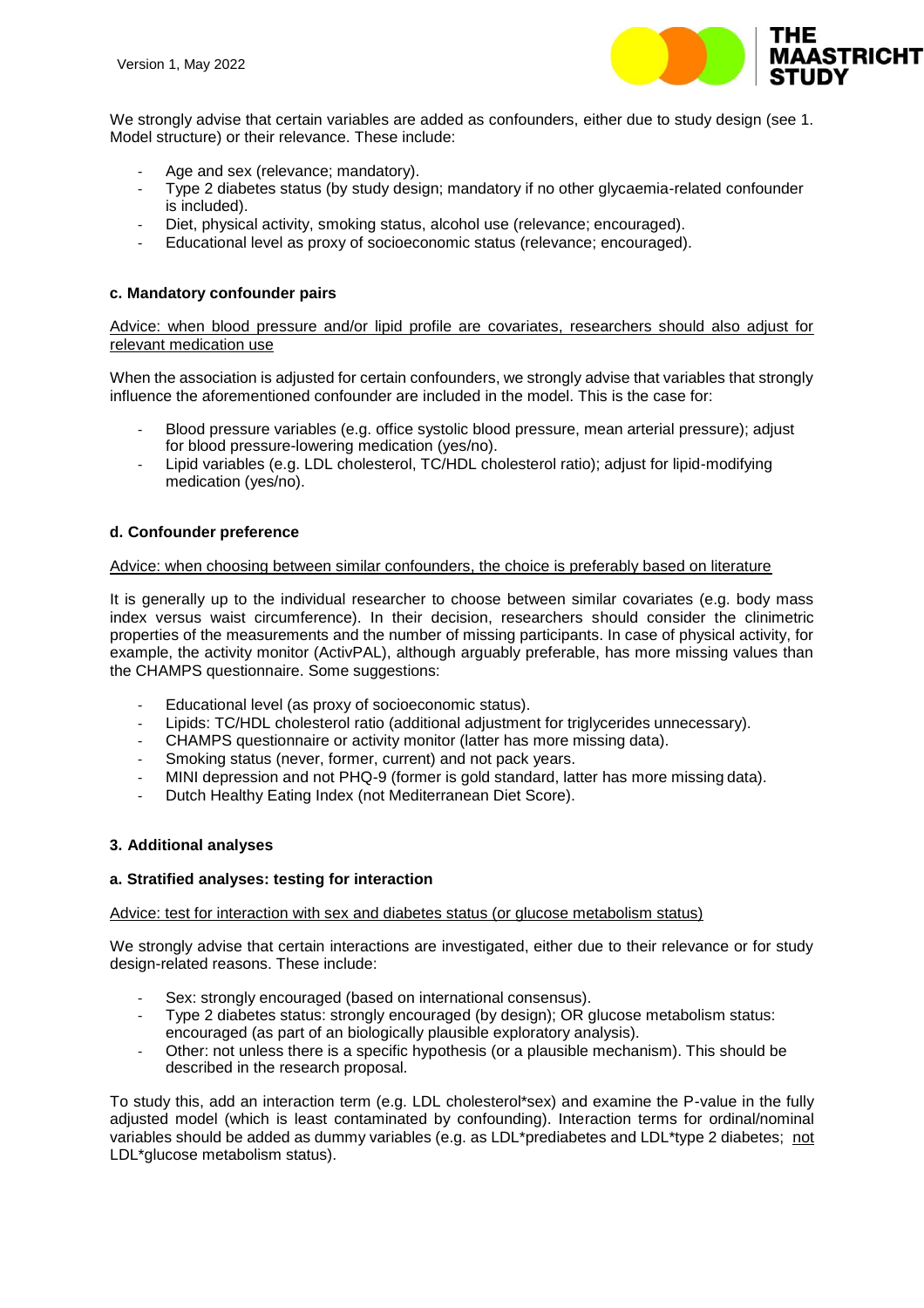

Generally, the P-value cut-off for statistical significance of an interaction is 0.05. In case of small samples sizes or more exploratory analyses, an exception of  $p < 0.10$  can be made. When a statistically significant interaction is found, stratified results must be presented in addition to the overall results.

#### **b. Sensitivity analyses**

#### Advice: perform certain sensitivity analyses to study result robustness

Sensitivity analyses are important to investigate the robustness of the results (i.e. whether substitution of a determinant or an important confounder with a similar variable, change in in/exclusion criteria [e.g. exclusion of all individuals with diabetes], etc. strongly influences the results). It is important to describe the planned sensitivity analyses in your research analysis plan. Still, additional analyses can be added based on the findings of the study. Generally speaking, the following sensitivity analysis (i.e. exchanging the variables mentioned below) is strongly advised:

- Glucose metabolism status (if central determinant, outcome or confounder): HbA1c, fasting plasma glucose, and post-load glucose.

The following sensitivity analyses can be considered:

- Office blood pressure: 24-h ambulatory blood pressure.
- Educational level (as proxy of socioeconomic status): income and occupational status.
- CHAMPS questionnaire: activity monitor (ActivPAL).

Journals occasionally request additional adjustment for variables that are not (truly) confounders (see 2a. The selection of confounders). In this case, it is advised to do so as part of additional (sensitivity) analyses, not the main analysis.

#### **4. Reviewing assumptions: normal distribution and linearity**

#### Advice: inspect normality visually

To determine whether a variable is normally distributed, visual inspection is preferred (i.e. via histogram, Q-Q plots or P-P plots). The use of a statistical test (e.g. Kolmogorov-Smirnov test, Shapiro-Wilk test) is less informative, as it will almost always indicate non-normality in large study populations.

Please note that for linear regression, the assumption holds that the *residuals* should be normally distributed, and not the variables *itself*. Even if both the determinant and outcome variables are nonnormally distributed, the residuals can be normally distributed (and vice versa). Normal distribution of residuals can be examined via residual histograms, Q-Q plots or P-P plots.

#### Advice: inspect linearity of a continuous determinant-outcome association with the use of quintiles

In linear regression, the determinant should be linearly associated with the outcome. If the determinant is continuous, the recommendation is to divide the determinant into quintiles and visually inspect linearity. If quintiles are not feasible due to small sample sizes, quartiles or tertiles should be used. Other graphs, e.g. scatterplots, are difficult to interpret visually in large study populations.

#### **5. Exclusion of participants**

## Advice: exclusion of individuals with diabetes other than type 2 depends on your analysis

Many previous studies from The Maastricht Study have *always* excluded individuals with diabetes *other than type 2*. It is not clear why, and it should not be considered standard practice for two reasons. First, individuals with diabetes *other than type 2* are part of the general population. Second, automatic exclusion could be considered unethical, as these participants have given The Maastricht Study their time and effort in order to provide us their data.